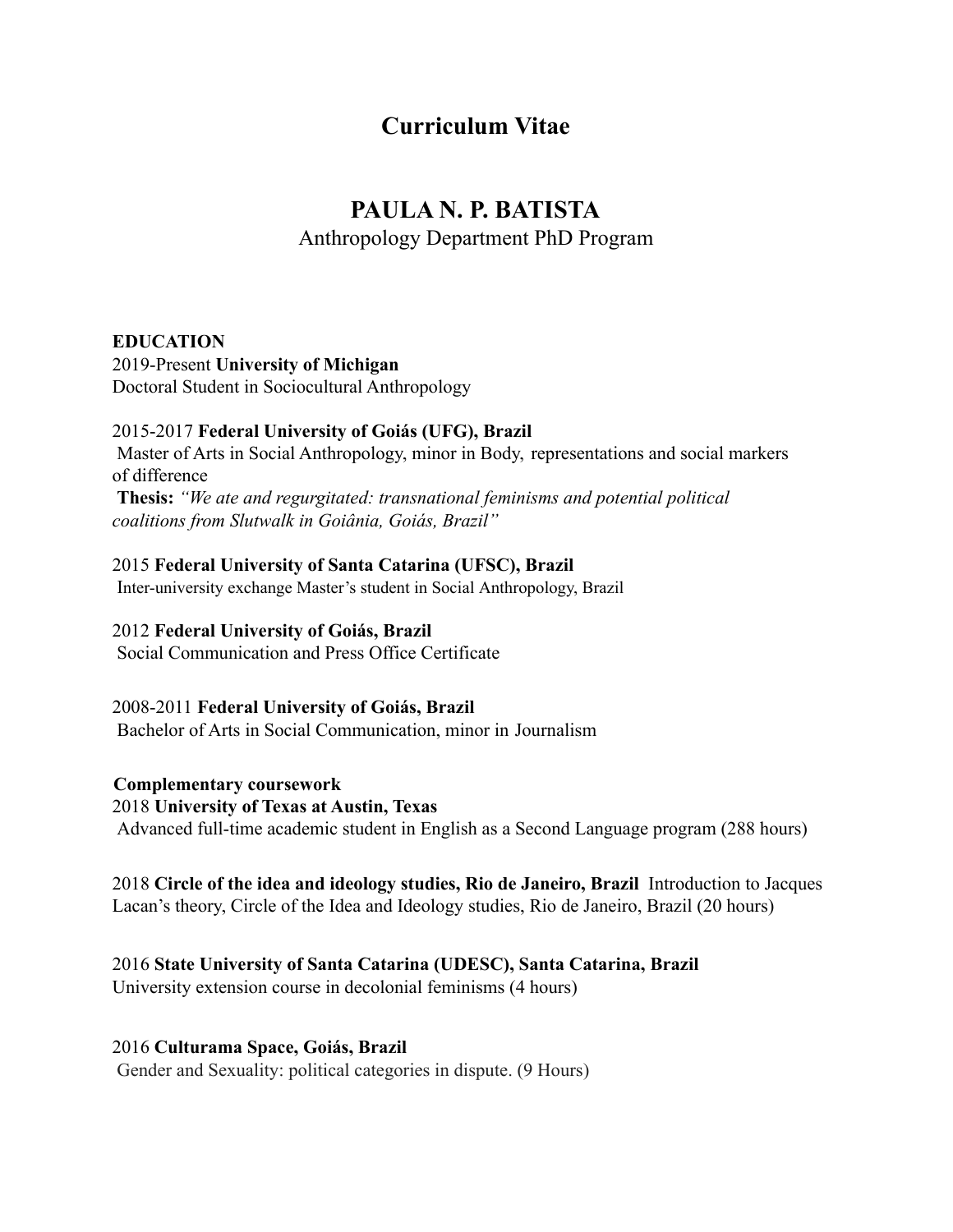# 2014 **University Federal of Goiás, Goiás, Brazil**

University extension course in art, gender and sexuality (12 hours)

## **PRIMARY RESEARCH INTERESTS**

Gender and sexuality; Latin America; United States; transnational feminisms; intersectionality; sex work; pornography; cyberspace; masculinities; disability studies; crime and punishment; generational relations; ethnic and racial relations; whiteness.

# **PROFESSIONAL EXPERIENCE**

2020-2021 Graduate Student Instructor in Introduction to Anthropology. University of Michigan, United States

2014-present: Volunteer at *Ser-Tão*: Nucleus of Studies and Research in Gender and Sexuality of the Federal University of Goiás, Brazil (460+ hours)

- ∙ Researcher associated. Participation in public lectures and discussions about related topics
- ∙ Member of *Trans\*UFG* University extension project in transmasculinities

## 2017 Journalist, *Mais Goias Press*, Goiânia, Brazil (600 hours)

∙ General writer for the second biggest newspaper in Goiás state

2016 Teaching assistant in Anthropological Theories I, social sciences undergraduate. Federal University of Goiás, Brazil (30 hours)

• Teaching activities done under a professor's supervision. Theoretical and practical classes; participation in student's evaluation process; supervised study; attended student's questions in class and extra-class activities.

2015 Reporter, Raízes Magazine, Brazil (240 hours)

∙ Political and sociocultural writer. Covered themes published about racism and police violence in Brazil.

2012-2015 Press officer, Regional Council of Engineering and Agronomy of Goiás (Crea GO), Brazil

∙ Represented the public organization as the main media contact. Prepared and wrote articles and press releases; photographed public events; mediated interviews, events and press conferences.

2009-2010 Foundation Institute of Economic Research (FIPE), University of São Paulo (USP), Brazil (960 hours)

∙ Field researcher. More than 400 interviews conducted with users in interstate and urban transportation.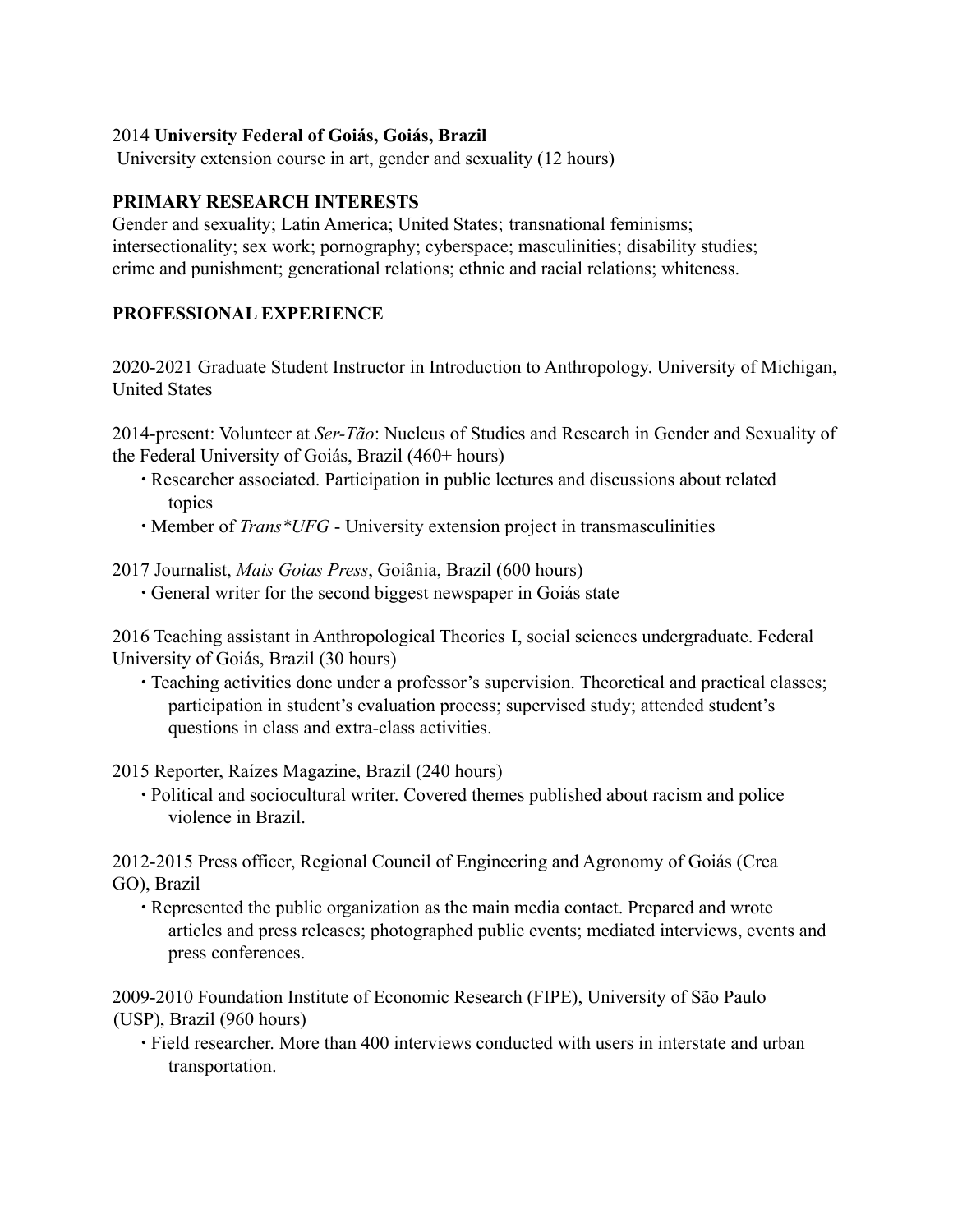2007-2012 Reporter, On-line Universe (UOL), São Paulo, Brazil

∙ Writer and translator in art, culture and entertainment. Coverage of the most important national and international events related to the field.

# **PUBLICATIONS (***\*indicates peer reviewed)*

## **Articles**

\*2018 "*É uma questão de geração, eu não uso meu corpo assim*" (It's a matter of generation, I don't use my body that way) Revista Teoria e Cultura, pp. 51-67 https://teoriaecultura.ufjf.emnuvens.com.br/TeoriaeCultura/article/view/3067/0 ISSN 2318-101x (on-line) ISSN 1809-5968 (print)

## **Book Chapters**

\*2017 "'*Quando a maioria é mais velha, tudo o que você faz é se foder': jovens feministas e questões geracionais a partir da Marcha das Vadias de Goiânia/GO*" ("When the majority is older, you are fucked up": young feminists and generational issues from the Slutwalk in Goiânia/GO"):

In: *Gênero, Sexualidade e Curso da vida: diálogos latino-americanos,* Pp. 41-64, Goiânia: Imprensa Universitária, Brazil

\*2019 - "Todos querem paz e amor, mas o dinheiro apimenta o mundo":

notas iniciais sobre clientes de *cam girls,* afeto e mercado transnacional de sexo on-line (Everybody wants peace and love, but money spices up the world: initial notes about cam girls' clients, affection and transnational on-line sex market).

In: *Economias do desejo, economias afetivas, economias do corpo, idiomas da troca: para uma cartografia dos homens nos mercados do sexo.*

São Paulo, USP, Brazil.

#### **Book Review**

\*2016 "Manifesto Contrassexual", Paul B. Preciado. *Revista Cadernos de Campo*, University of São Paulo (USP), Brazil.

#### **Translation**

\*(From English to Portuguese) *Geologias dos estudos queer: um déjà vu mais uma vez. (Geologies of queer studies: It's Déjà Vu all over again )*, by Gayle Rubin. Revista Sociedade e Cultura, 2016 https://www.revistas.ufg.br/fchf/article/viewFile/48676/23898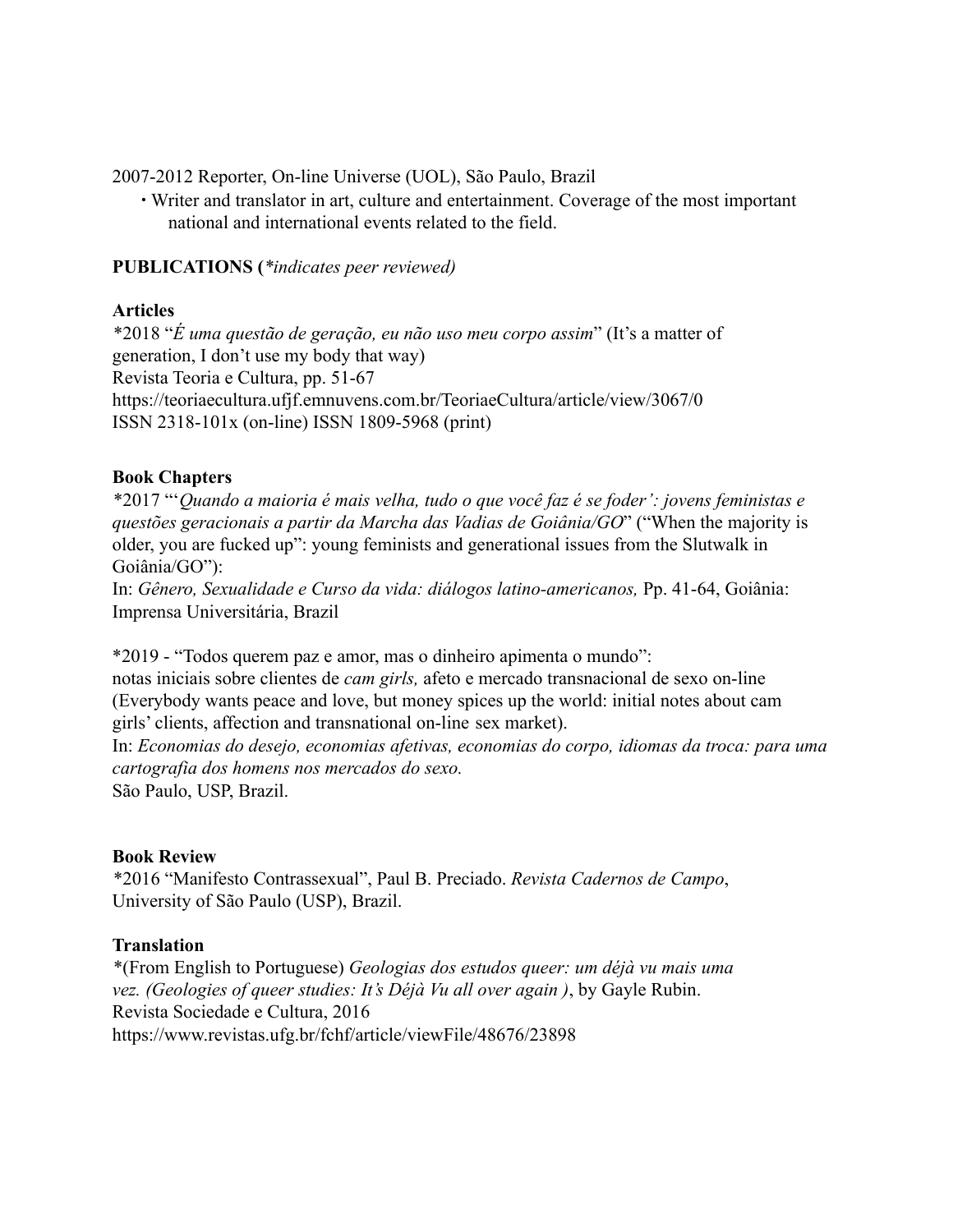#### **Other Publications**

2016 "Ecos do racialismo: as raízes eugenistas da visão policial sobre o negro" ("*The echoes of racialism: the eugenic roots of the police vision on the black people").* Raízes Magazine https://www.academia.edu/14066713/Ecos\_do\_racialismo\_- \_as\_ra%C3%ADzes\_eugenistas\_da\_vis%C3%A3o\_policial\_sobre\_o\_negro

# **FELLOWSHIPS AND AWARDS**

2015 - First placed applicant among 100+ students – Masters in Social Anthropology – Federal University of Goiás, Brazil

2015-2017 - Capes Scholarship, Brazil (\$12,000)

∙ Full scholarship recipient from Coordination for the Improvement of Higher Education Personnel (Capes), in Brazil Brazilian Government Grant to scholars working in exclusive dedication to research

## **INVITED LECTURES**

2017 - Sexuality and reproductive rights *Direitos sexuais, reprodutivos e sexualidade* Instituto Latu Sensu – Goiânia, Goiás, Brazil

# **CONFERENCE PRESENTATIONS**

2017 "Who is that white slut? Reflections on feminisms, whiteness and politically invested translation from Slutwalk in Goiânia/GO". In: *13th Women's Worlds & Fazendo Gênero 11: transformations, connections, displacements*,

*Florianópolis, Brazil. Anais 13o Mundo de Mulheres e Fazendo Gênero 11: transformações, conexões, deslocamentos*.

2017 "I think we need to separate feminism by generation": reflections about feminisms, body, gender, sexuality, and age/generation from Slutwalk in Goiânia/GO. In: *XII Reunião de Antropologia do Mercosul, 2017, Posadas, Argentina. Anais da RAM XII*.

2016 "Young sluts and the contemporaneous feminism's subjects: current reflections about body, gender, age/generation, and others social markers of difference in Goiânia's Slutwalk". *In: Reunião Brasileira de Antropologia, 2016, João Pessoa/PB, Brazil. Anais da 30ª RBA.*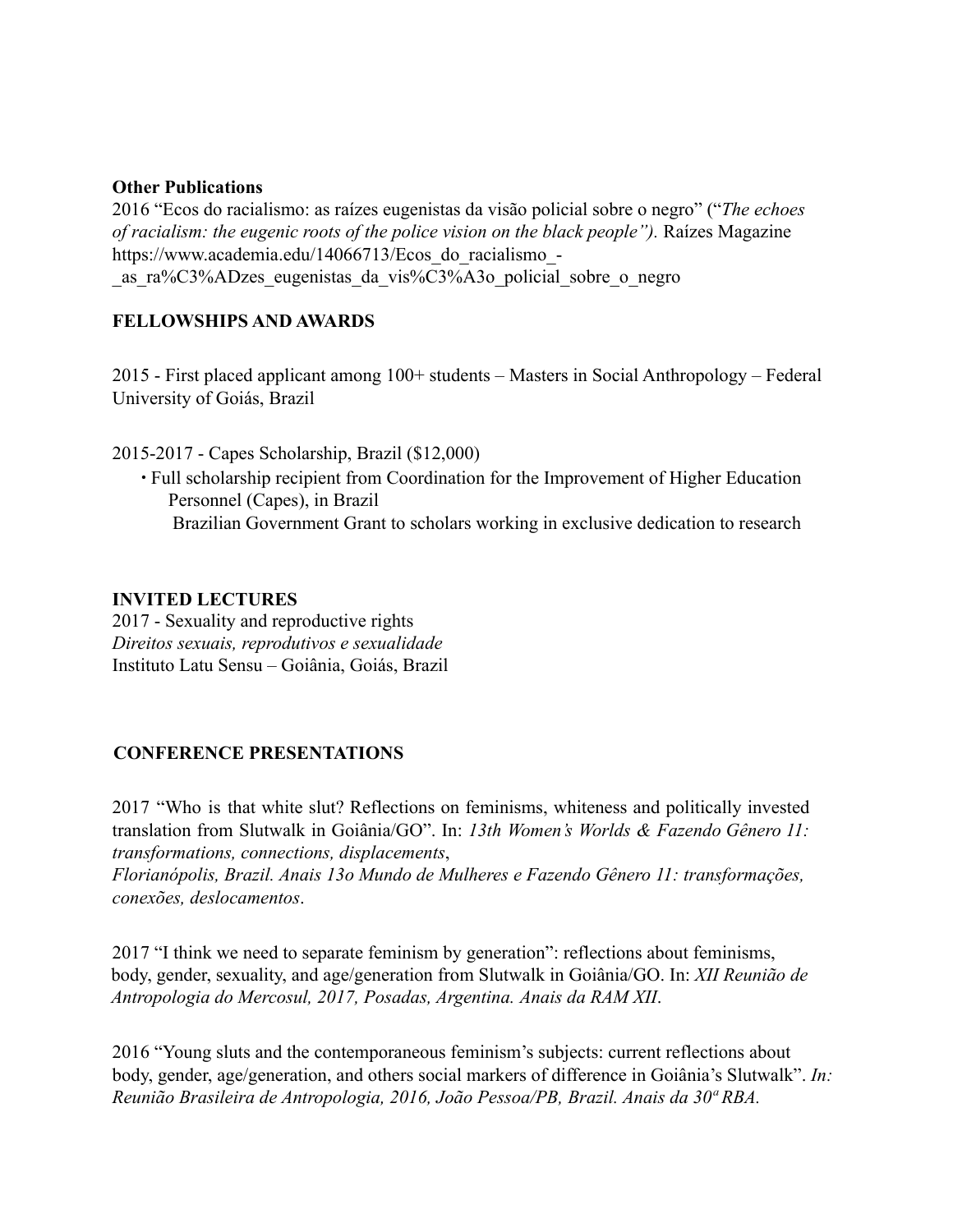2015 "The body is also political: a body's ethnography in Goiânia's Free Women's March". In*: International Seminar Undoing Gender. Salvador, Bahia, Brazil*. **LANGUAGES** Advanced reading, writing, conversational skills in English Advanced reading, intermediate writing and conversational skills in Spanish

Intermediate reading, writing and conversational skills in French Native Portuguese

## **Conferences Attended**

2017 13th women's worlds & fazendo gênero 11: transformations, connections, displacements. International seminar. Federal University of Florianópolis, Brazil

2017 Internal seminars of *Ser-Tão* - Nucleus of Studies and Research in Gender and Sexuality of the Federal University of Goiás. Goiânia, Brazil

2017 XII Reunión de Antropología del Mercosur. Universidad Nacional de Misiones. Posadas, Argentina.

2016 30ª Brazilian National Anthropology Meeting. João Pessoa, Paraíba, Brazil.

2016 Dialogues with indigenous women about politics and violence. University Federal of Goiás. Goiânia, Brazil.

2016 Joint seminar on disciplines on gender, sexuality and ethnic-racial relations. University Federal of Goiás. Goiânia, Brazil.

2015 Seminar on Anthropology, Gender and Education. Federal University of Santa Catarina. Florianópolis, Brazil

2015 Colloquium: sports, body, gender and sexuality. University Federal of Goiás, Goiânia, Brazil.

2015 International Seminar Undoing Gender. Salvador, Bahia, Brazil.

2015 Journeys on gender, anthropology and education. Federal University of Santa Catarina. Florianópolis, Brazil.

2014 29ª Brazilian National Anthropology Meeting. Natal, Rio Grande do Norte, Brazil.